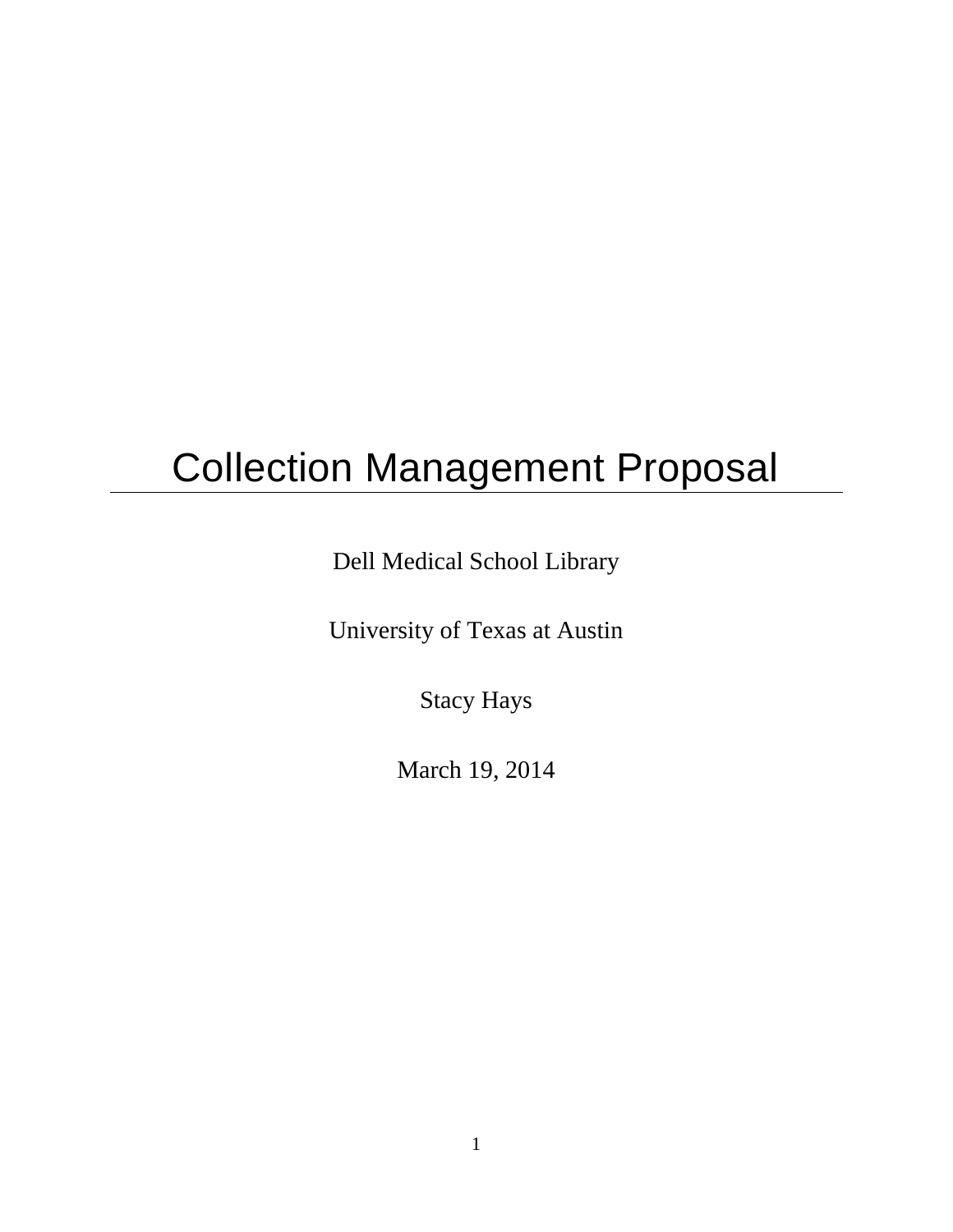## **Contents**

<span id="page-1-0"></span>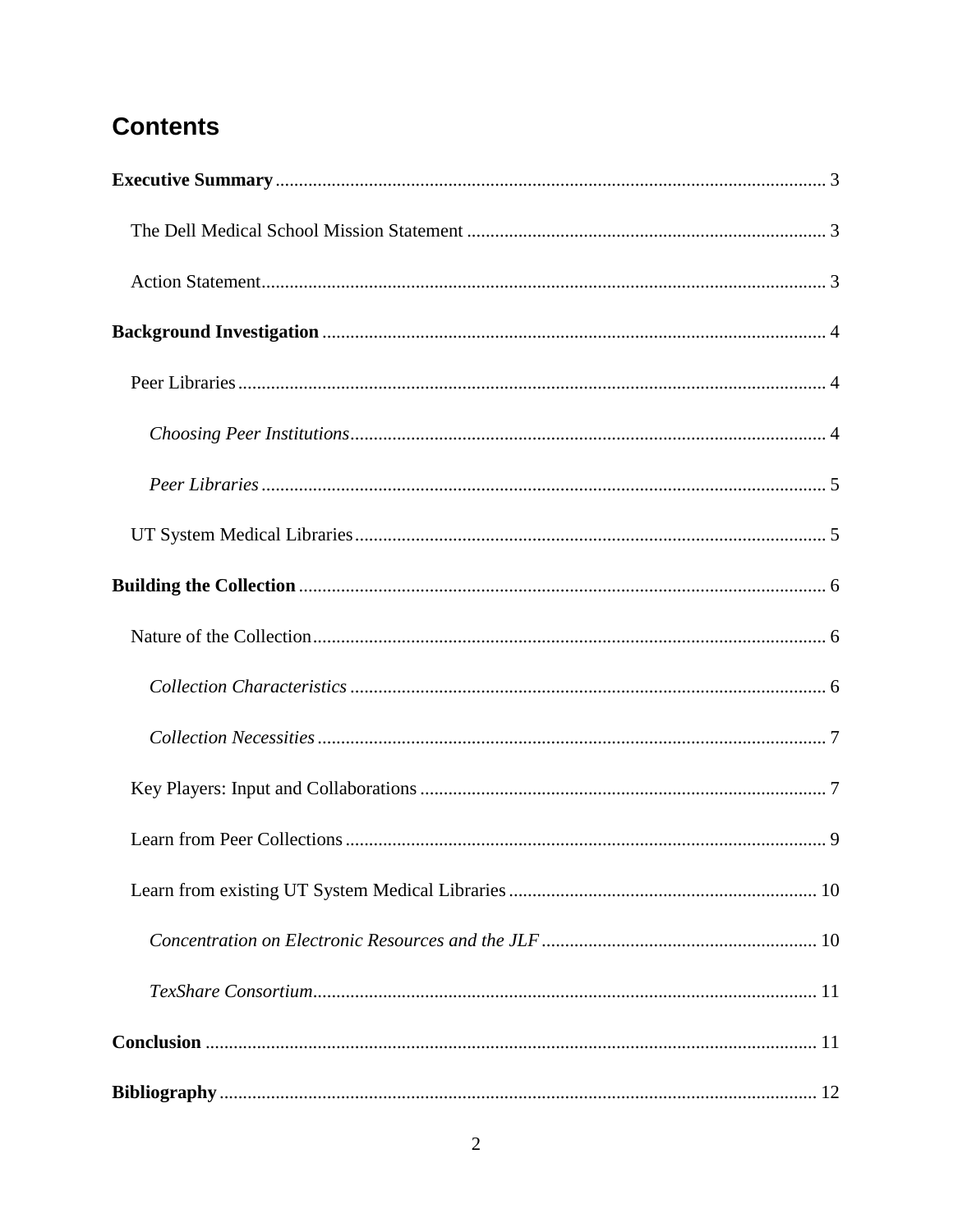### **Executive Summary**

To be commensurate with other schools on the University of Texas at Austin (UT) campus, The Dell Medical School (Medical School) will work towards high national rankings. The Dell Medical School Library (the Library) will fulfill the Medical School's information needs by furnishing a high-quality health science collection that will enable implementation of the objectives in its mission statement. Our collection will aid users as they successfully realize the goals of the Medical School.

#### <span id="page-2-0"></span>**The Dell Medical School Mission Statement**

As of March 18, 2014, the mission statement asserts:

The University of Texas at Austin Dell Medical School is committed to improving human health through excellence in interprofessional and trans-disciplinary education, research, health care and community involvement.<sup>1</sup>

Therefore, research endeavors, multi-disciplinary efforts, providing clinical services, and involving the local medical community are the main aims of the Medical School and will shape collection management decisions.

#### <span id="page-2-1"></span>**Action Statement**

 $\overline{a}$ 

This collection framework will secure the informational support necessary to foster the development of a top tier medical school.

<sup>&</sup>lt;sup>1</sup> "Educational Philosophy." Dell Medical School. Accessed March 17, 2014. http://www.utexas.edu/dellmedical-school/educational-philosophy.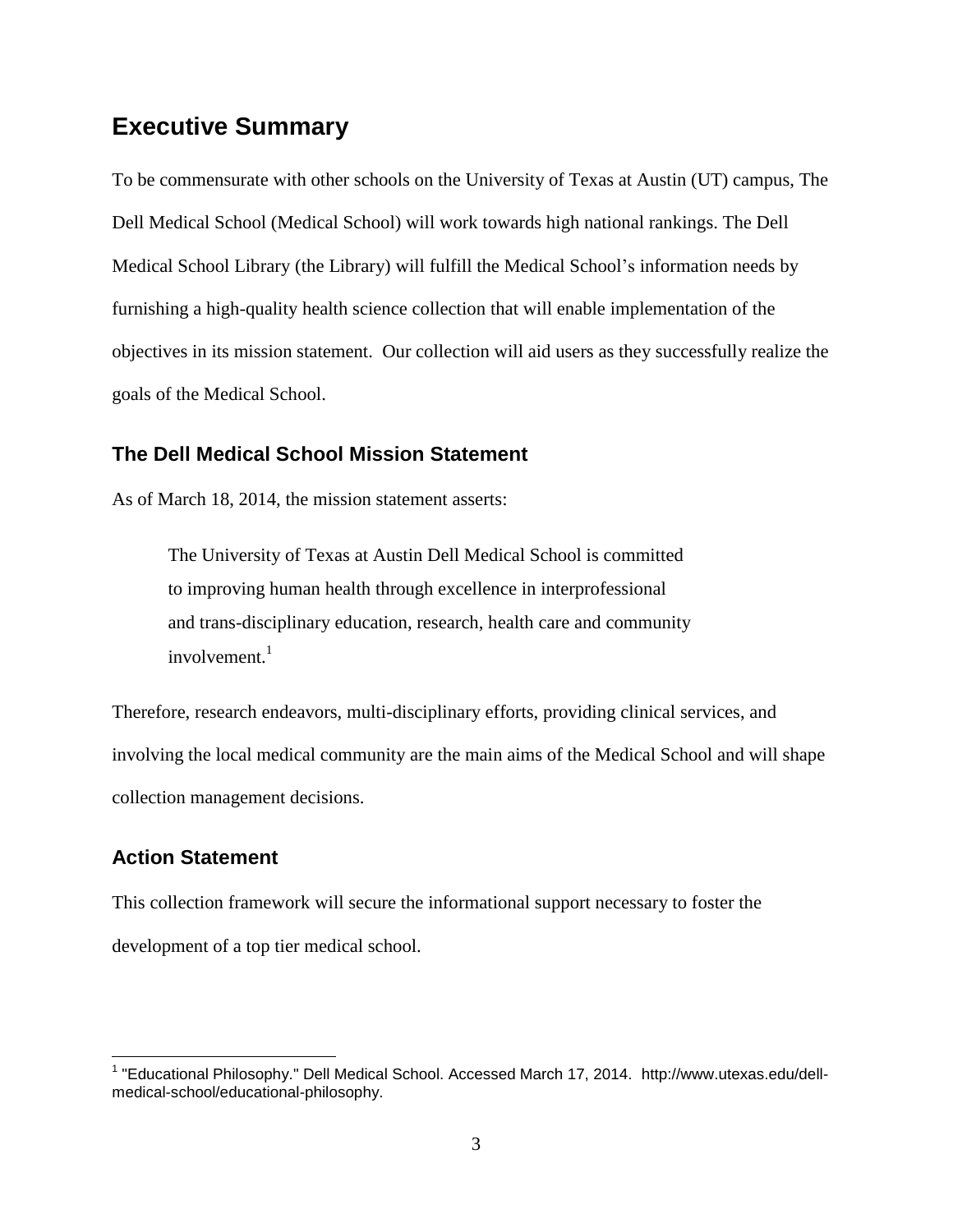## <span id="page-3-0"></span>**Background Investigation**

#### <span id="page-3-1"></span>**Peer Libraries**

To build a collection that meets the needs of future users of the Library, we must learn from peer institutions. We will utilize information from the libraries of three exceptional medical schools worthy of emulation.

#### <span id="page-3-2"></span>*Choosing Peer Institutions*

UT leadership carefully chose Dr. Clay Johnston as the Inaugural Dean of the Medical School and Robert O. Messing as the Vice Provost for Biomedical Sciences. $2$  These administrators were previously at the University of California San Francisco (UCSF), which is a health sciences university<sup>3</sup> with a leading medical school.<sup>4</sup> These hiring decisions establish UCSF as a peer institution which the Medical School should mirror.

After considering the many U.S. News and World Report medical school rankings, we have also chosen the Perelman School of Medicine at the University of Pennsylvania (Perelman) and Johns Hopkins University's School of Medicine (Johns Hopkins) as peer institutions because they, like UCSF, rank in the top five of at least three rankings. $5$ 

 2 "The Right People at All Levels." Dell Medical School. Accessed March 18, 2014. http://www.utexas.edu/dell-medical-school/about-us/people.

 $3$  "About UCSF." University of California San Francisco. Accessed March 18, 2014. https://www.ucsf.edu/about.

<sup>&</sup>lt;sup>4</sup> "Top Medical Schools." U.S. News and World Report. Accessed March 18, 2014. [http://gradschools.usnewsrankingsandr](http://gradschools.usnewsrankingsand/)eviews.com/ best-graduate-schools/ top-medical-schools.

<sup>&</sup>lt;sup>5</sup> Ibid.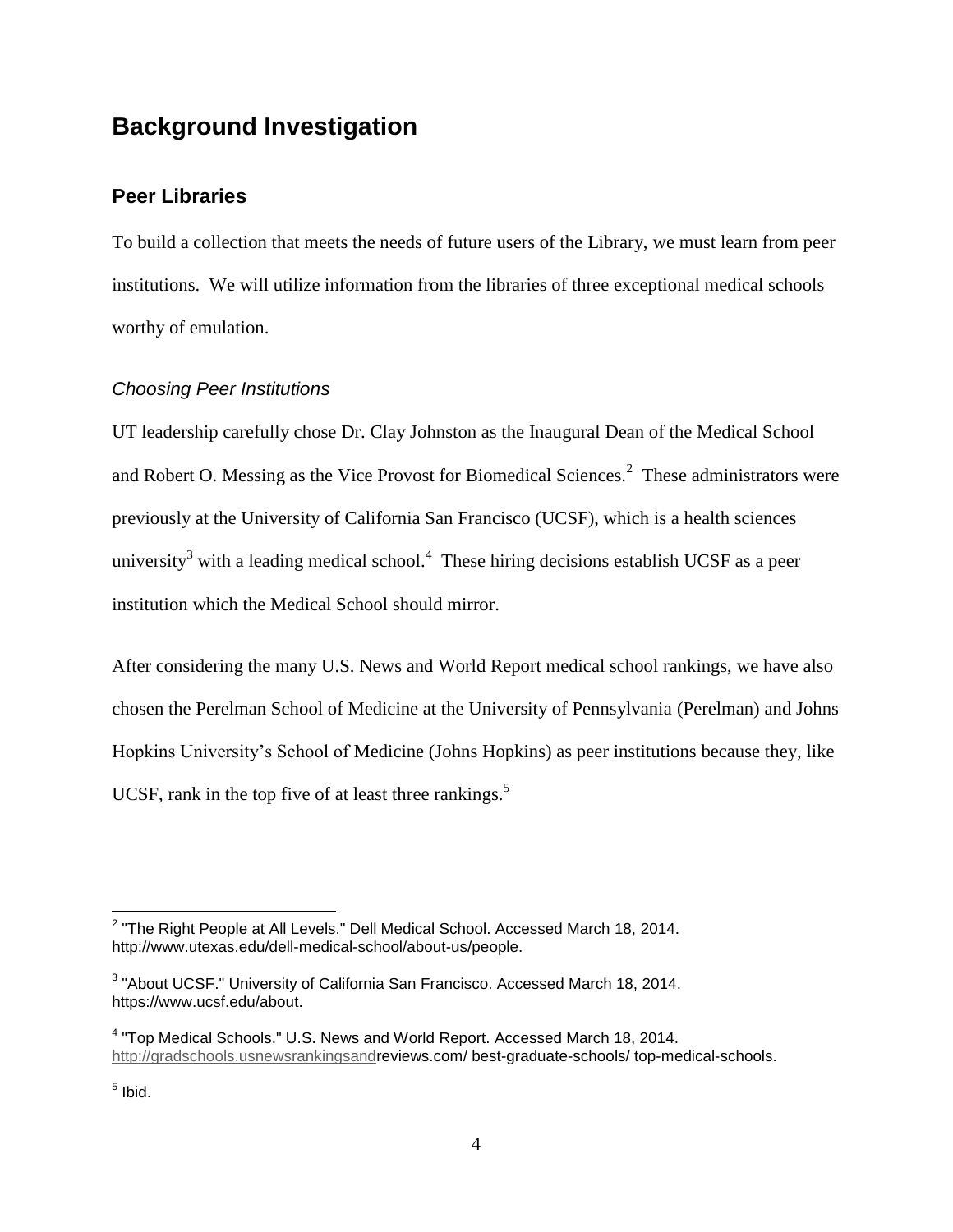#### <span id="page-4-0"></span>*Peer Libraries*

These three medical schools have outstanding libraries with collections that provide superior support to their community so we will use their collection management strategies to inform our own. The libraries are:

- The UCSF Library<sup>6</sup>
- The Biomedical Library, Perelman School of Medicine, University of Pennsylvania<sup>7</sup>
- The Welch Medical Library, Johns Hopkins School of Medicine<sup>8</sup>

#### <span id="page-4-1"></span>**UT System Medical Libraries**

Managing this collection also requires analysis of other medical libraries within the UT System. Dr. Jim Lindsey, a member of the Dell Medical School Steering Committee stated that "four medical schools and six health institutions carry the University of Texas name."<sup>9</sup> The libraries assisting these institutions give insight into the needs particular to medical libraries in the UT System.

 6 "Home Page." University of California San Francisco Library. Accessed March 17, 2014. http://www.library.ucsf.edu/.

<sup>&</sup>lt;sup>7</sup> "Home Page." Biomedical Library, Penn Libraries. Accessed March 18, 2014. http://www.library.upenn.edu/biomed/.

<sup>&</sup>lt;sup>8</sup> "Home Page." Welch Medical Library, Johns Hopkins University. Accessed March 18, 2014. <http://welch.jhmi.edu/> welchone/.

<sup>&</sup>lt;sup>9</sup> Lindsey, Jim. "Questions Re: New UT Medical School? Dr. Jim Lindsey Has Answers." Seton Healthcare Family. Last modified August 9, 2013. Accessed March 18, 2014. http://www.seton.net/about\_seton/news/2013/08/09/ questions\_re\_ new ut medical school dr jim lindsey has answers.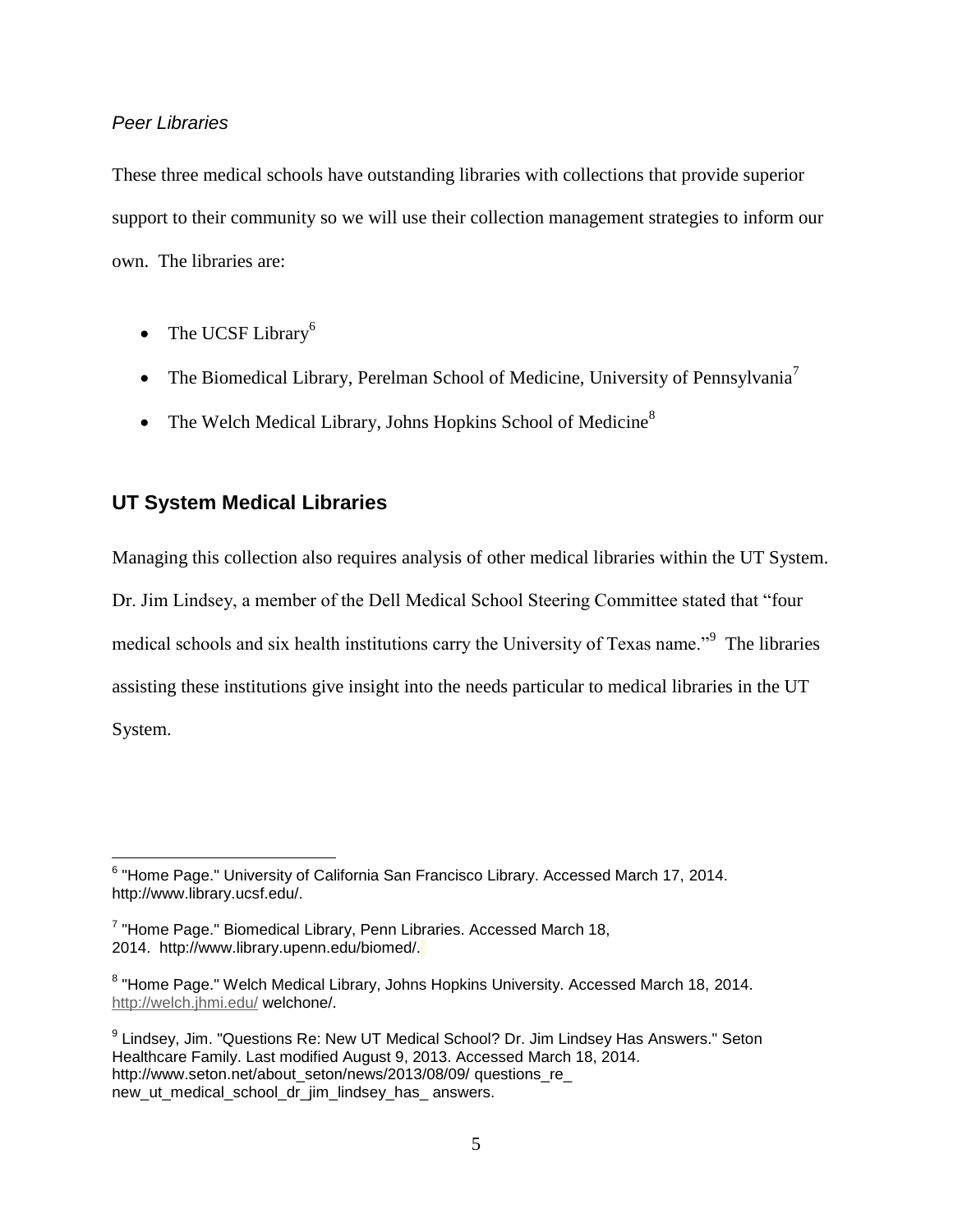These libraries are:

- UT Southwestern Health Sciences Digital Library and Learning Center (UTSW Library)
- Moody Medical Library, UT Medical Branch
- Texas Medical Center Library (supports the UT Medical School at Houston)
- UT Health Science Center Libraries, UT Health Science Center at San Antonio
- Research Medical Library, UT M.D. Anderson Cancer Center
- Watson W. Wise Medical Research Library (Watson), UT Health Science Center at Tyler

## <span id="page-5-0"></span>**Building the Collection**

#### <span id="page-5-1"></span>**Nature of the Collection**

#### <span id="page-5-2"></span>*Collection Characteristics*

 $\overline{a}$ 

This collection will focus on health research and clinical endeavors in alignment with the Medical School's Mission Statement.<sup>10</sup> The Medical School will leverage ongoing research at  $UT<sup>11</sup>$  in other disciplines. This will result in cross disciplinary initiatives that necessitate informational support. Additionally, the partnership between the Medical School and the Seton Healthcare Family (Seton) is meant to boost the students' clinical education<sup>12</sup> which will require clinical resources.

<sup>&</sup>lt;sup>10</sup> "Educational Philosophy." Dell Medical School. Accessed March 17, 2014. http://www.utexas.edu/dellmedical-school/educational-philosophy.

<sup>&</sup>lt;sup>11</sup> "The Research." Dell Medical School. Accessed March 17, 2014. http://www.utexas.edu/dell-medicalschool/research.

 $12$  Lindsey, Jim. "Questions Re: New UT Medical School? Dr. Jim Lindsey Has Answers." Seton Healthcare Family. Last modified August 9, 2013. Accessed March 18, 2014. http://www.seton.net/about\_seton/news/2013/08/09/ questions\_re new\_ut\_medical\_school\_dr\_jim\_lindsey\_has\_ answers.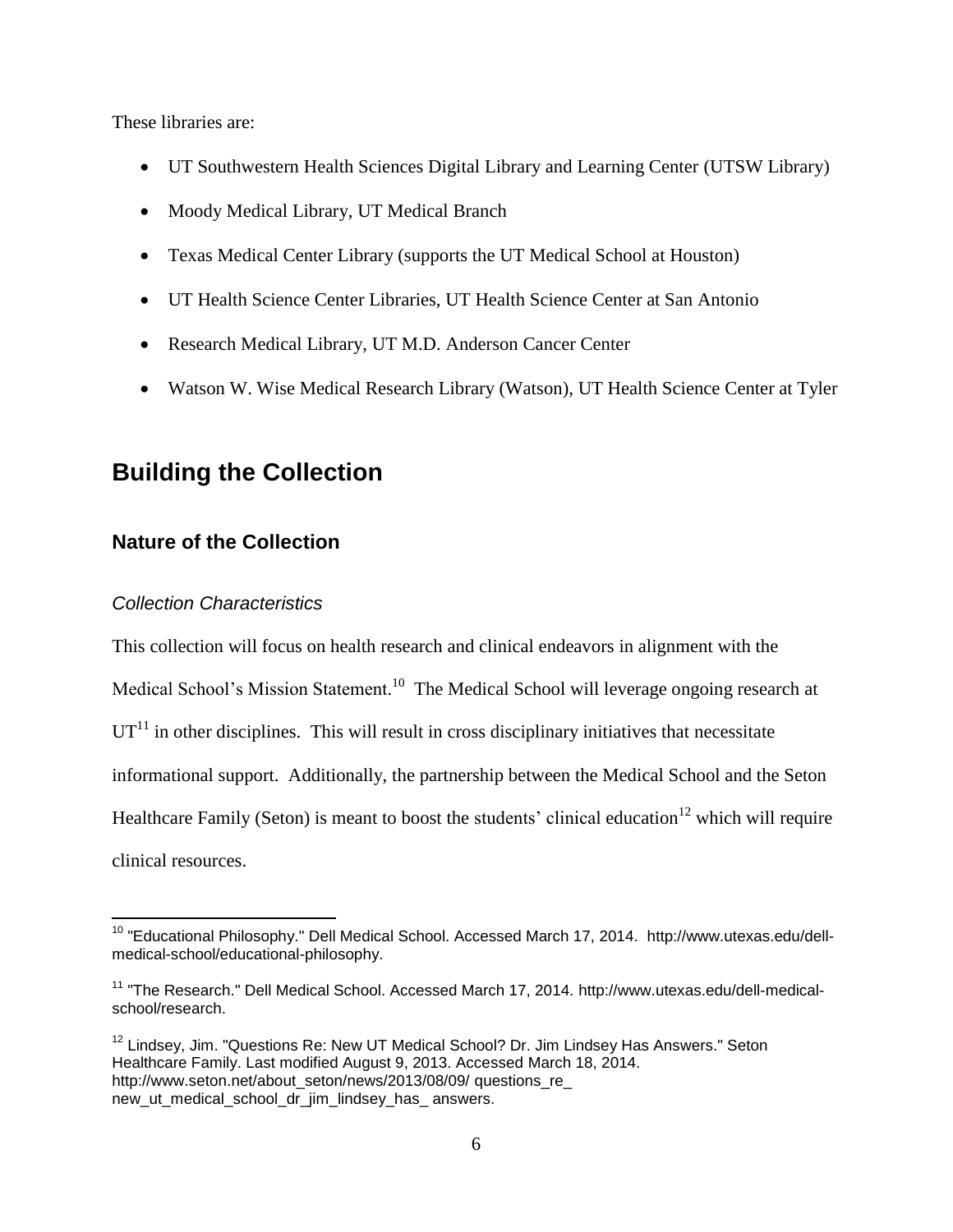#### <span id="page-6-0"></span>*Collection Necessities*

The items that are essential to a useful collection were made evident through an evaluation of the Medical School's plans and the websites of the peer and UT System libraries. They include:

- Access to the free database PubMed on the Library website
- Health sciences databases heavily used for medical research and clinical activities
- Medical eJournals and eBooks accessible off campus and on mobile devices
- Course reserves available in the formats requested by the faculty member
- Guides or portals to facilitate use of the collection and to organize free resources<sup>13</sup>

Items will be chosen based on the areas of specialization of faculty members, the curriculum, and the Medical School's cross-disciplinary programs.

The collection will not include historical, rare book, or archival materials. These important items are collected by other institutions on the UT Austin campus. The librarians will help professionals at those institutions build special collections, but those efforts beyond the scope of this report.

#### <span id="page-6-1"></span>**Key Players: Input and Collaborations**

Participants involved in building the Medical School will provide input on the Library's collection. They have insight into the specialties the library constituents are likely to pursue and some provide opportunities for partnerships. We must reach out to:

 $\overline{a}$  $13$  There are many free medical sources on the internet and librarians can use portals and guides to show their users which are credible and how to best make use of them. As Louis A. Pitschmann said, when it comes to free resources "users need facilitated, value-added access to these resources to ensure that they will retrieve sites with high-quality content." Pitschmann, Louis A. *Building Sustainable Collections of Free Third-Party Web Resources*. Report no. 98. Washington, DC: Digital Library Federation, Council on Library and Information Resources, 2001.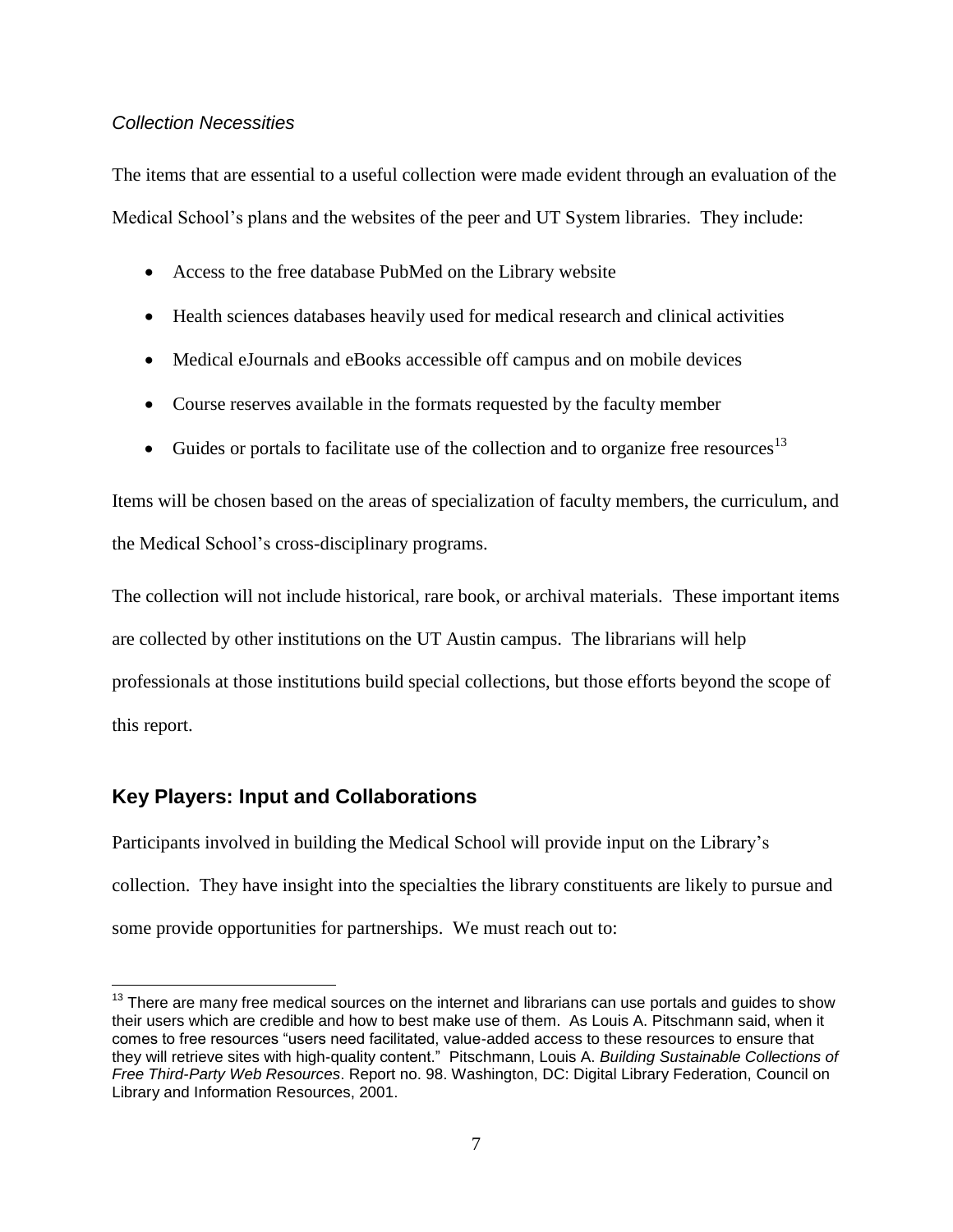- The Curriculum Oversight Committee (the Committee), Pre Clinical Training Work Group (the Work Group), Dean, and Vice Provost of Biomedical Sciences
	- o The Work Group created a set of objectives and competencies that have been approved by the Committee. They will provide the basis for accreditation and a phenomenal education for students.<sup>14</sup>
	- o We will interview the administrators and committee members and request:
		- A listing of journals and other resources that will best support the curriculum. Those items with the highest recurrence across interviews will be prioritized.
		- A list of the specializations that faculty are expected to pursue so librarians can purchase topic-specific journals and tools.
	- o The Committee will also recommend additional interviewees who are likely to become faculty members.
- Faculty and librarians from other UT departments involved in cross-disciplinary efforts
	- $\circ$  Faculty involved in the initiatives to collaborate with the Medical School<sup>15</sup> will notify the Library of their expected areas of specialization so the collection can be tailored.
	- o We will cooperate with the librarians supporting these research efforts to ensure the collection meets the needs of multi-disciplinary endeavors. This also prevents

 $\overline{a}$ 

<sup>&</sup>lt;sup>14</sup> Pre Clinical Training Workgroup. "Educational Objectives and Competencies." Dell Medical School. Last modified June 14, 2013. Accessed March 17, 2014. [http://www.utexas.edu/sites/default/files/DMS%20Objectives%20and%20](http://www.utexas.edu/sites/default/files/DMS%20Objectives%20and) Competencies.pdf.

<sup>&</sup>lt;sup>15</sup> "The Research." Dell Medical School. Accessed March 17, 2014. http://www.utexas.edu/dell-medicalschool/research.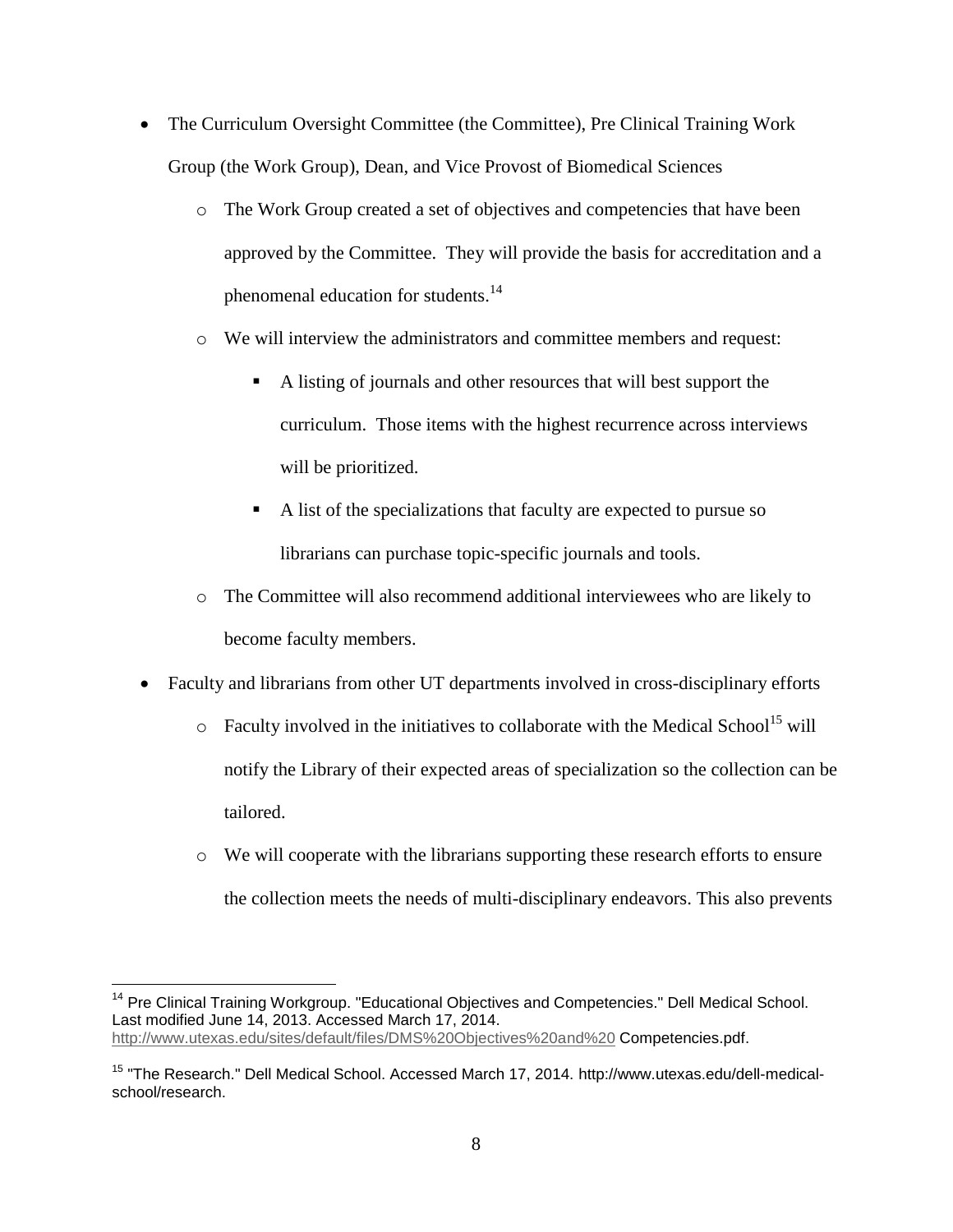duplication of holdings (e.g., we will not purchase journals already available through a UT Library).

- Seton Healthcare Family Clinicians and Educators
	- o Seton physicians involved in Graduate Medical Education (GME) are experienced educators and are likely to be enlisted as clinical faculty at the Medical School.<sup>16</sup>
	- o We will interview and/or survey these physicians to discover the resources they use in their education efforts.
	- o We will collaborate with the GME program's librarian to discover the journals and materials most used by residents and to negotiate sharing collections. If we share library resources with the GME library we will minimize the clinical materials the Library needs to carry.

#### <span id="page-8-0"></span>**Learn from Peer Collections**

 $\overline{a}$ 

The collections of our stellar peer institutions are guides for creating the collection at the

Medical School. To ensure our collection is comparable we will:

• Compile the primary databases from Welch (listing popular databases<sup>17</sup>) and The Biomedical Library (listing key databases<sup>18</sup>) and make them the core of our database collection.

 $16$  Dr. Lindsey stated "[t]he current medical community will have opportunities to serve as faculty members to help provide clinical education and training." Lindsey, Jim. "Questions Re: New UT Medical School? Dr. Jim Lindsey Has Answers." Seton Healthcare Family. Last modified August 9, 2013. Accessed March 18, 2014. http://www.seton.net/about\_seton/news/2013/08/09/ questions\_re\_ new ut medical school dr jim lindsey has answers.

 $17$  "Home Page." Welch Medical Library, Johns Hopkins University. Accessed March 18, 2014. <http://welch.jhmi.edu/> welchone/.

<sup>&</sup>lt;sup>18</sup> "Home Page." Biomedical Library, Penn Libraries. Accessed March 18, 2014. http://www.library.upenn.edu/biomed/.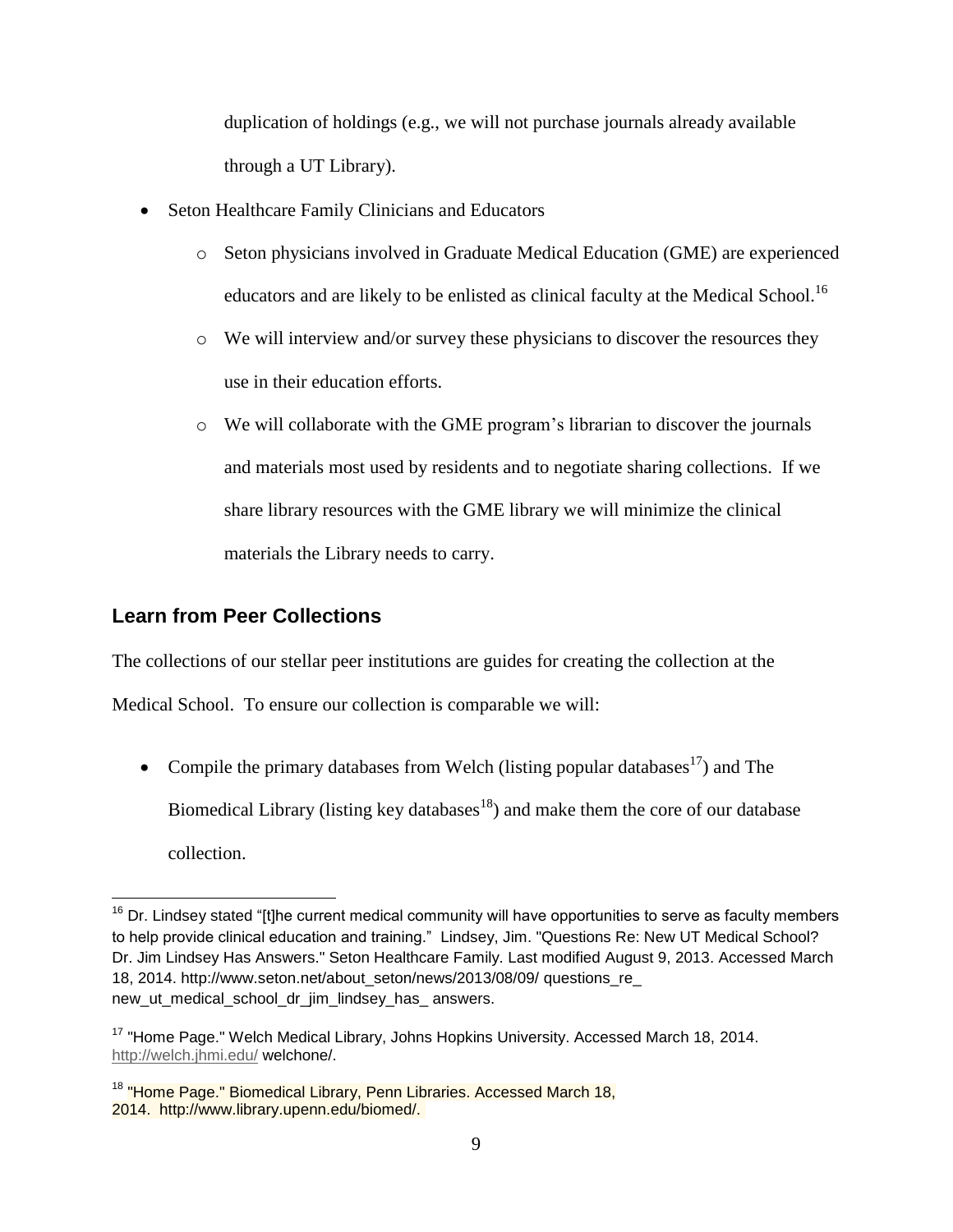Contact peer institution librarians to request metrics for their collections and make journals receiving the most use across all three institutions the core of the journal collection.

#### <span id="page-9-0"></span>**Learn from existing UT System Medical Libraries**

The medical libraries that are already a part of the UT System are also an inestimable resource. We will perform the same tasks with the UT System medical libraries database and journal collections as we did with peer libraries (ensuring we purchase their most-used resources). We will also emulate other aspects of these institutions that have succeeded in the UT System.

#### <span id="page-9-1"></span>*Concentration on Electronic Resources and the JLF*

 $\overline{a}$ 

We will only acquire print resources if specifically requested or if the electronic format is unavailable or too expensive. As Jane Blumenthal stated, "[m]any of the libraries at new medical schools have totally digital collections or only small amounts of print."<sup>19</sup> Many UT medical libraries are moving towards electronic materials to free up space and manage budget concerns. For example, most of the 5,000 periodicals at the Watson library in Tyler are electronic<sup>20</sup> and The UTSW Library will finish moving the majority of their print collection to an offsite location this year. $21$ 

<sup>19</sup> Blumenthal, Jane. "Creating the Future." *Journal of the Medical Library Association* 102, no. 1 (January 2014), 2.

<sup>&</sup>lt;sup>20</sup> "About the Library." Watson W. Wise Medical Research Library, University of Texas Health Northeast. Last modified 2009. Accessed March 16, 2014. http://library.uthct.edu/.

<sup>21</sup> "Book and Journal Relocation Update." *UT Southwestern Library News* (blog). Entry posted February 26, 2014. Accessed March 18, 2014. http://utswlibrarynews.org/utswlibrarynews/2014/02/book-andjournal-relocation-update/.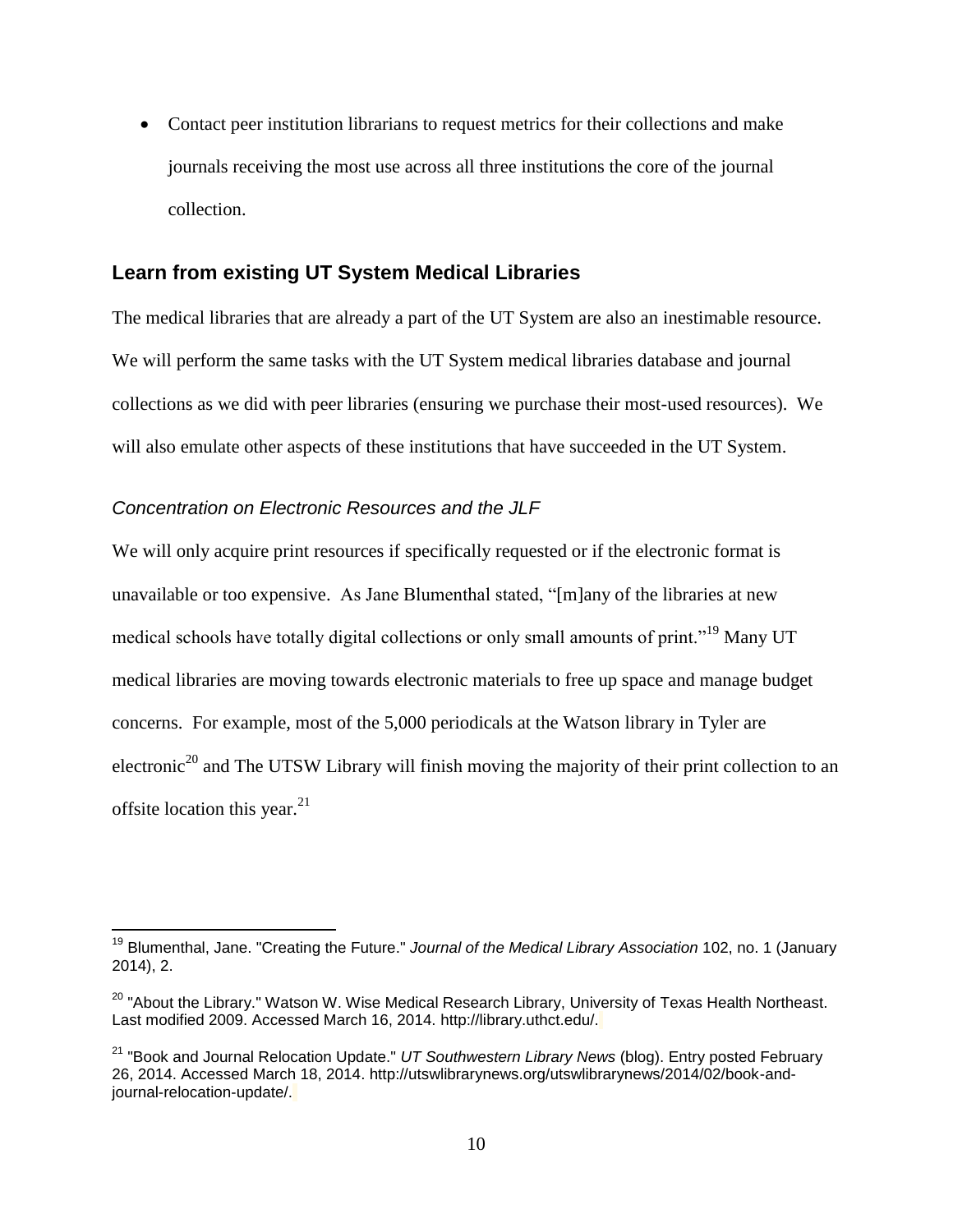A primarily electronic collection is easiest to accomplish in a new medical library where print collections do not have to be moved and the culture of using print by faculty and students is not yet established. Users will have access to the print collections of the UT Libraries, and we will negotiate a partnership with the Watson library to cheaply utilize their offsite collection (without the normal ILL fees). The collection is at JLF, the Joint Library Facility of the UT System and TX A&M, and would be a great supplement to the Library's electronic collection.<sup>22</sup>

#### <span id="page-10-0"></span>*TexShare Consortium*

The Library will join the TexShare Consortium like most of the other UT System medical libraries have done so our constituents receive:

- Access to a plethora of online databases we will not have to purchase
- The ability to use the physical collections of TexShare libraries

## <span id="page-10-1"></span>**Conclusion**

Acceptance of this proposal will build a collection that will support the Dell Medical School community in its commitment to multi-disciplinary research and clinical care. Information gleaned from peer libraries, curriculum creators, anticipated Medical School faculty, and the UT System medical libraries will shape the Library's collection. To prepare for the opening of the Medical School we must emulate those institutions that are successful in the UT System or that support nationally recognized medical schools. **This proposal will best prepare the Library to fulfill the information needs of a top tier medical school in the UT System.**

 $\overline{a}$  $22$  Ibid.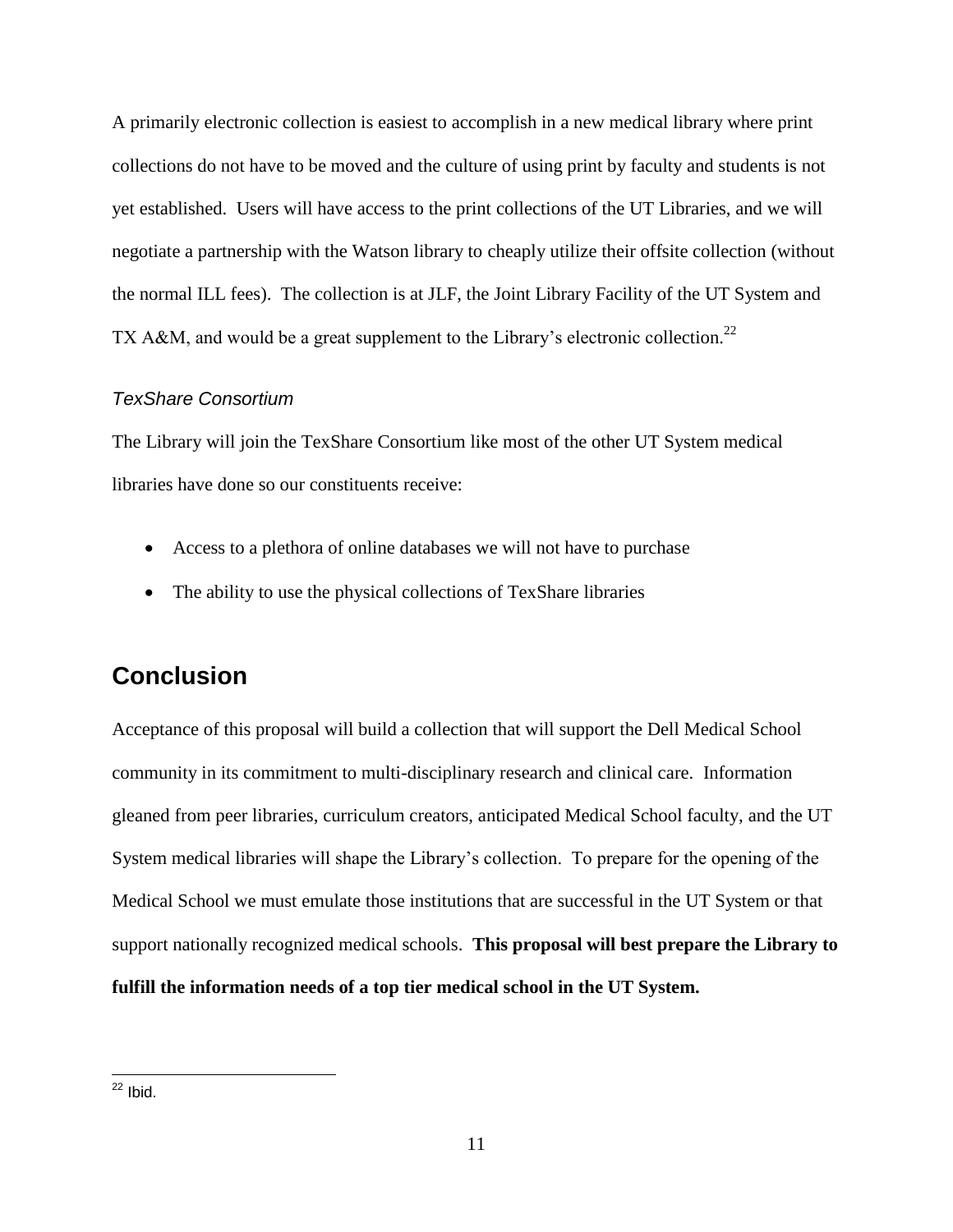## <span id="page-11-0"></span>**Bibliography**

- "About the Library." Watson W. Wise Medical Research Library, University of Texas Health Northeast. Last modified 2009. Accessed March 16, 2014. http://library.uthct.edu/.
- "About UCSF." University of California San Francisco. Accessed March 18, 2014. https://www.ucsf.edu/about.
- Blumenthal, Jane. "Creating the Future." *Journal of the Medical Library Association* 102, no. 1 (January 2014): 2-4.
- "Book and Journal Relocation Update." *UT Southwestern Library News* (blog). Entry posted February 26, 2014. Accessed March 18, 2014. http://utswlibrarynews.org/utswlibrarynews/2014/02/book-and-journal-relocationupdate/.
- "Educational Philosophy." Dell Medical School. Accessed March 17, 2014. http://www.utexas.edu/dell-medical-school/educational-philosophy.
- "Home Page." Biomedical Library, Penn Libraries. Accessed March 18, 2014. http://www.library.upenn.edu/biomed/.
- "Home Page." Dell Medical School. Last modified 2013. Accessed March 16, 2014. http://www.utexas.edu/dell-medical-school.
- "Home Page." Health Sciences Digital Library and Learning Center, University of Texas Southwestern. Last modified 2014. Accessed March 16, 2014. http://library.utsouthwestern.edu/index.cfm.
- "Home Page." Libraries, University of Texas Health Science Center San Antonio. Last modified January 29, 2013. Accessed March 16, 2014. http://library.uthscsa.edu/.
- "Home Page." Moody Medical Library, University of Texas Medical Branch. Last modified 2011. Accessed March 16, 2014. http://ar.utmb.edu/ar/library/tabid/155/default.aspx.
- "Home Page." Research Medical Library, University of Texas M.D. Anderson Cancer Center. Last modified 2014. Accessed March 16, 2014. http://www3.mdanderson.org/library/.
- "Home Page." Texas Medical Center Library. Last modified August 28, 2013. Accessed March 16, 2014. http://www.library.tmc.edu/.
- "Home Page." University of California San Francisco Library. Accessed March 17, 2014. http://www.library.ucsf.edu/.
- "Home Page." Welch Medical Library, Johns Hopkins University. Accessed March 18, 2014. http://welch.jhmi.edu/welchone/.